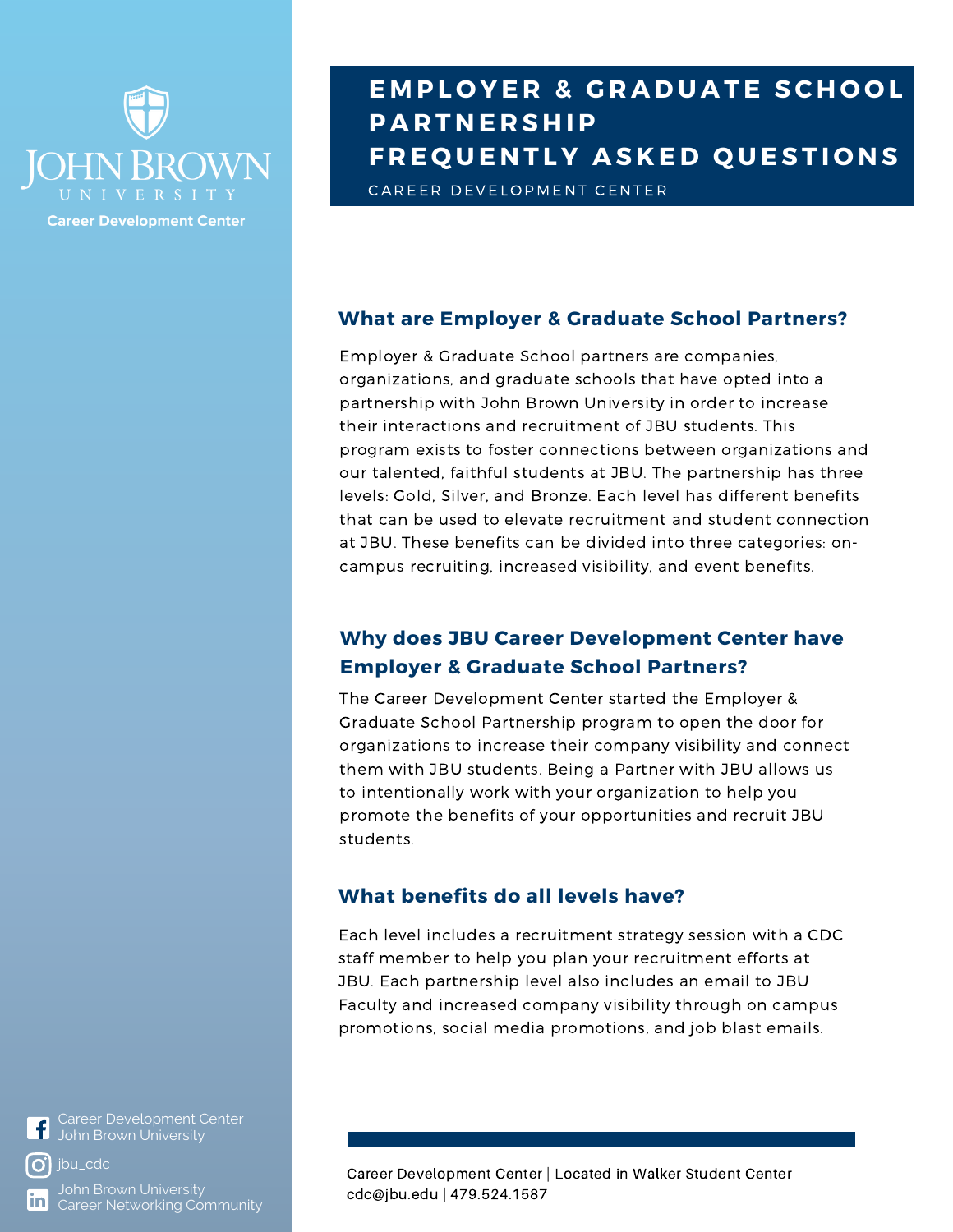## **What is the difference between the Gold, Silver, and Bronze partnerships?**

The difference between the Gold, Silver, and Bronze level partnerships is based on the number of recruitment and promotions available for an organization to use in a given year. Gold partners, the highest level, can have a JBU CDC social media takeover, presentation to the CDC staff, unlimited on-campus visual advertisements, and the ability to present at JBU during the Spring Semester. Look [here](https://www.jbu.edu/career-development/employers/) for more information on all the perks.

## **How do I know which level of partnership my company should purchase?**

The partnership levels primarily differ based on the number of promotional opportunities available. If your organization has a desire to post on JBU CDC's social media, connect with faculty and student organizations, or have more personal connections with the Career Development Center and JBU Students, then a Gold partnership would be best! If your company wants to do a few promotions at JBU and primarily promote themselves a few times during the year, then a Bronze partnership will work best. Again, you can find more information about all the benefits for partners [here.](https://www.jbu.edu/career-development/employers/)

## **Is becoming an Employer or Graduate School Partner worth your time?**

Past employers have stated this about JBU students:

"Last summer, we had two interns from JBU and we were so impressed with them both. Their work ethic, spiritual maturity, and professionalism was a benefit to the ministry and we were sad to see them go!" -Mary Salazar, Internship Program Manager, Focus On The Family

"Having worked with current students and JBU graduates at multiple companies and in different environments, there is an undeniable common thread among them. Each carries a keen, values-based appetite to achieve and make a meaningful impact for both their organization's bottom line and the wellbeing of their communities." -Donny Epp, Communications Director, Simmons Foods

Career Development Center | Located in Walker Student Center cdc@jbu.edu | 479.524.1587



**Linkedin** John Brown University Career Development Center

 $\omega$  jbu\_cdc

**In** Career [Networking](https://www.instagram.com/jbu_cdc/) Community John Brown University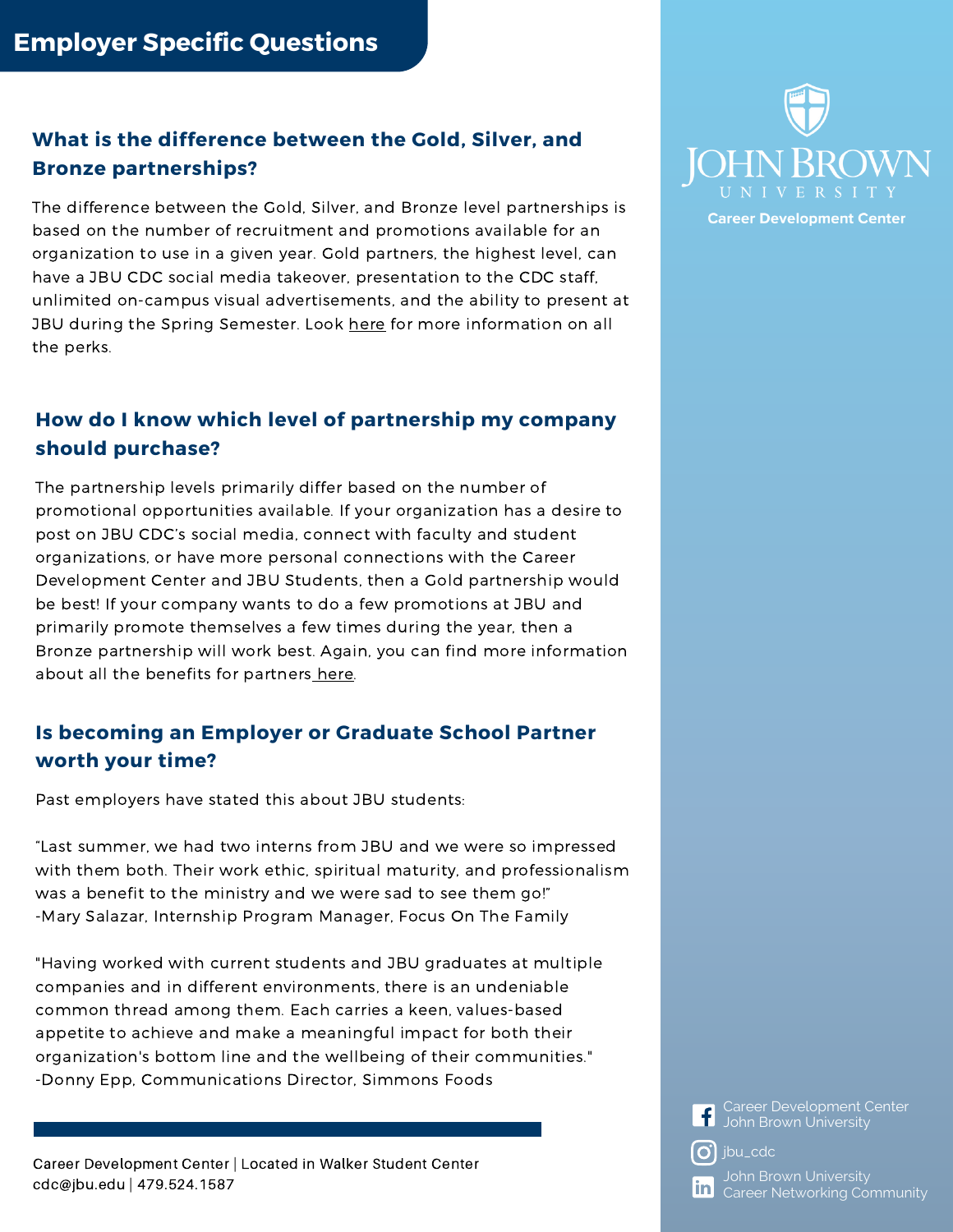## **How do I get the most out of my Employer or Graduate School Partnership?**

Here are some tips on how to get the most out of your employer partnership with JBU:

- 1. Plan your strategy early! It is an important part of the process which will enable you to use the full benefits of your partnership.
- 2. Communicate consistently and clearly with Career Development staff on how you want your employer brand represented. This will help us to better position your brand.
- 3. Take advantage of ALL of the benefits and spread them out over the course of the academic year. Students often search for jobs at different times during the year. By recruiting all year, you can communicate to a more diverse group of students.
- 4. Stay active on Handshake. Keep jobs up to date and send messages to students through Handshake. Create events that can be promoted through your partnership.

#### **How do I become an partner?**

We will send information through Handshake in the spring semester about partnerships for the upcoming year. When you get this information, respond quickly because our partner spots fill up quickly.

#### **How many partnerships are there annually?**

We have six employer partnership spots every year. Once we fill our six partnerships we do not accept any more employers for that year.





**Career Development Center** 

**Career Development Center<br>Luchn Brown University** John Brown University

 $\int$  jbu\_cdc

**J**ohn Brown University **in** Career Networking Community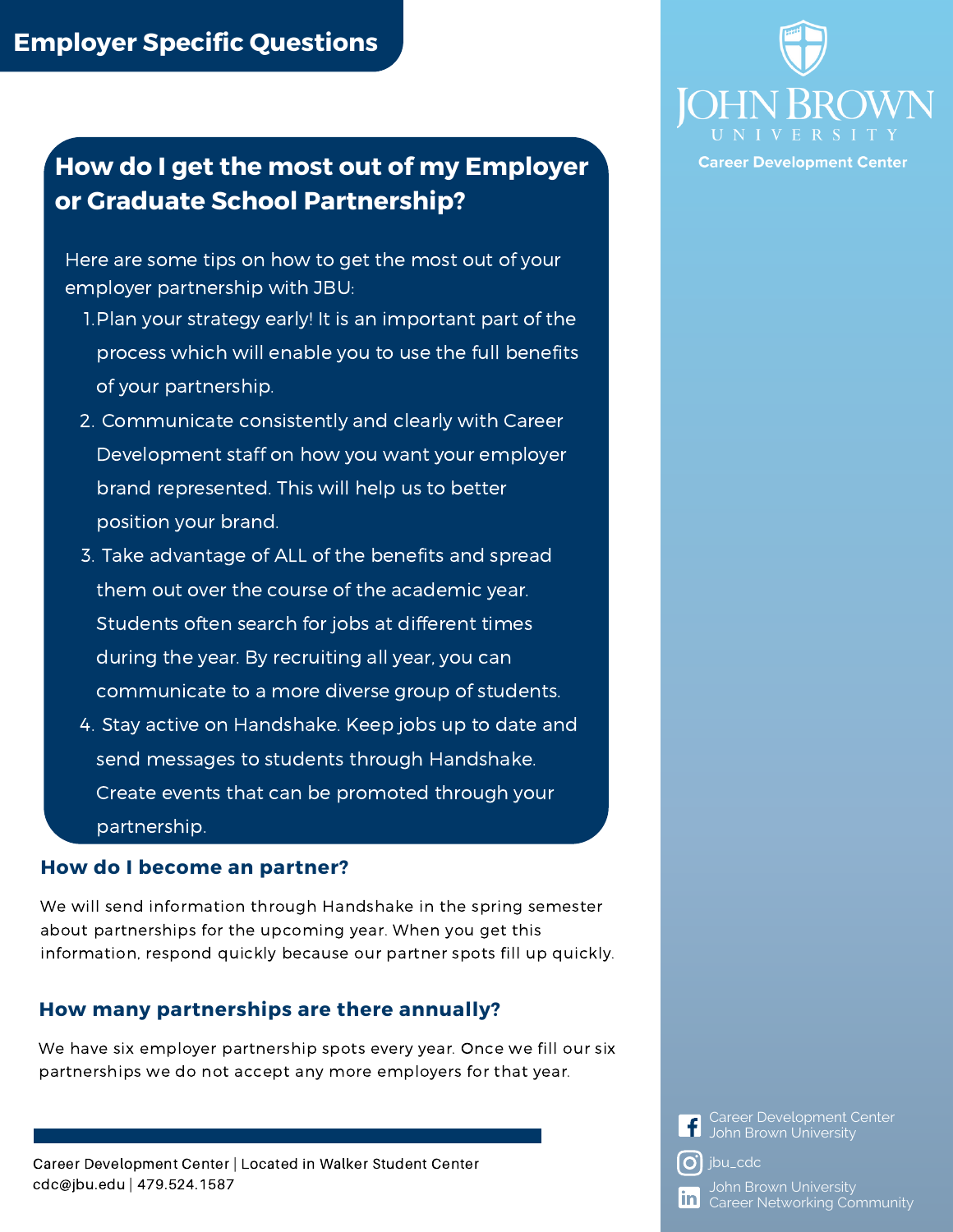#### **How do I engage with employer partners?**

Employer partners will engage with faculty in primarily two ways. Each employer partner will be included in an email to all faculty at the beginning of each academic year. This email will include the company description and current job openings. As a faculty member, you can keep up to date on the job postings of each employer partner through emailing the Career Development Center.

Gold and Silver partners have a special opportunity to be connected with faculty members through the Faculty & Employer email connect. This is an opportunity for employers to talk directly to faculty for the majors they are most interested in recruiting for their positions.

## **How can I encourage students to engage with employer partners?**

You can encourage students to be engaged with partners through keeping up-to-date on current job, internship, and graduate school openings that may be of interest to your students. Partner job postings can be found in Handshake. Email cdc@jbu.edu for login information.

## **How can I expect employer partners to engage with me?**

You may receive an email from one of our Gold or Silver partners. If this happens, there are many possible ways the employer could interact with you. They may wish for you to promote their organization in your classes or to present in one of your classes. This is a great opportunity to showcase our employer partners.



**Linkedin** John Brown University Career Development Center

 $\omega$  jbu\_cdc

**In** Career [Networking](https://www.instagram.com/jbu_cdc/) Community John Brown University

Career Development Center | Located in Walker Student Center cdc@jbu.edu | 479.524.1587